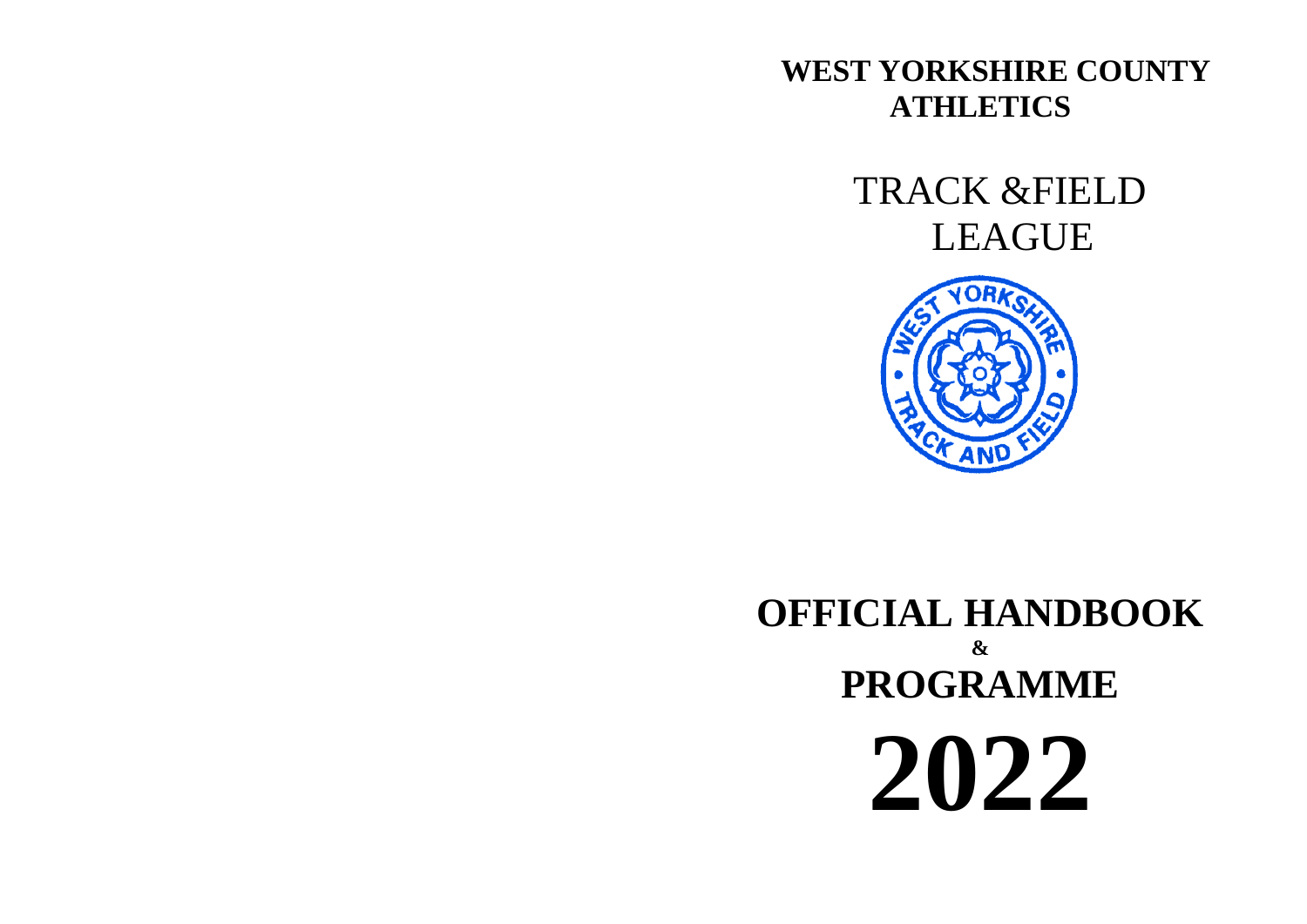## **LEAGUE OFFICIALS**

| PRESIDENT   |                                              |                                                            |                                                                                                                                                                                                                                                                                                                                                                                                                                                                                              |
|-------------|----------------------------------------------|------------------------------------------------------------|----------------------------------------------------------------------------------------------------------------------------------------------------------------------------------------------------------------------------------------------------------------------------------------------------------------------------------------------------------------------------------------------------------------------------------------------------------------------------------------------|
|             |                                              |                                                            |                                                                                                                                                                                                                                                                                                                                                                                                                                                                                              |
|             |                                              |                                                            |                                                                                                                                                                                                                                                                                                                                                                                                                                                                                              |
|             |                                              |                                                            |                                                                                                                                                                                                                                                                                                                                                                                                                                                                                              |
|             |                                              |                                                            |                                                                                                                                                                                                                                                                                                                                                                                                                                                                                              |
|             |                                              |                                                            |                                                                                                                                                                                                                                                                                                                                                                                                                                                                                              |
|             |                                              |                                                            |                                                                                                                                                                                                                                                                                                                                                                                                                                                                                              |
|             |                                              |                                                            |                                                                                                                                                                                                                                                                                                                                                                                                                                                                                              |
|             |                                              |                                                            |                                                                                                                                                                                                                                                                                                                                                                                                                                                                                              |
|             |                                              |                                                            |                                                                                                                                                                                                                                                                                                                                                                                                                                                                                              |
| TIMEKEEPERS |                                              |                                                            |                                                                                                                                                                                                                                                                                                                                                                                                                                                                                              |
|             |                                              |                                                            |                                                                                                                                                                                                                                                                                                                                                                                                                                                                                              |
|             |                                              |                                                            |                                                                                                                                                                                                                                                                                                                                                                                                                                                                                              |
|             |                                              |                                                            | A COOK                                                                                                                                                                                                                                                                                                                                                                                                                                                                                       |
|             |                                              |                                                            |                                                                                                                                                                                                                                                                                                                                                                                                                                                                                              |
| D. OWEN     |                                              |                                                            |                                                                                                                                                                                                                                                                                                                                                                                                                                                                                              |
| K. LOCKWOOD |                                              |                                                            |                                                                                                                                                                                                                                                                                                                                                                                                                                                                                              |
|             |                                              |                                                            | Mrs S.PICKERSGILL                                                                                                                                                                                                                                                                                                                                                                                                                                                                            |
|             |                                              |                                                            | I. HORSLEY                                                                                                                                                                                                                                                                                                                                                                                                                                                                                   |
|             |                                              |                                                            | E WILKINSON                                                                                                                                                                                                                                                                                                                                                                                                                                                                                  |
|             | TRACK EVENTS ADVISOR :<br>C. JONES<br>T REED | LIFE VICE-PRESIDENTS :<br>R. BROWN JWATSON<br>Mrs M. SYKES | GORDON A. AGAR<br>HON. SECRETARY: Mrs JEAN JACKSON<br>HON. TREASURER : GORDON AGAR<br>REGISTRATION SECRETARY: Mrs PAT SCHOFIELD<br>RESULTS SECRETARY : PETER YOUNG<br>RESULTS RECORDER : ANDREA BROWN<br>FIELD EVENTS ADVISOR : MRS JEAN JACKSON<br>ANNOUNCER : Mrs FIONA LANCASTER<br>TRACK JUDGES FIELD JUDGES<br>J. BUCKINGHAM Mrs M. BAIN<br>S BHATIA<br>Mrs D. BROWN Mrs B. CROUGHAN<br>K. JOHNS Dr M. GALLAGHER MRS J. JACKSON<br>Mrs B. GOODALL M. JACKSON<br>Mrs N FRANCIS B JACKSON |

# **TRACK AND FIELD UKA AND LEAGUE RULES Please note rules**

# **FOR THE 2022 SEASON**

| REGARDING STARTS IN ALL SENIOR & U/17 COMPETITION |
|---------------------------------------------------|
| DISQUALIFICATION ANY FALSE START                  |
| ALL ATHLETES WILL BE GIVEN YELLOW CARDS FOR ALL   |
| <b>INFRINGEMENTS.</b>                             |
| Slow response to commands "on your mark"          |
| Or "set"                                          |
| Any other infringements when in start area        |
| 2 YELLOW = DISQUALIFICATION                       |
| OTHER AGE GROUPS U/11 U/13 U/15                   |
| <b>INDIVIDUAL WARNINGS</b>                        |
| Please make sure you know the rules for           |
| $\mathbf{a}\mathbf{a}\mathbf{a}$                  |

2022 season

# **STARTING BLOCKS WILL NOT BE ALLOWED IN** U/11 & U/13 EVENTS CROUCH START IN ALL AGE GROUPS **EXCEPT U/11 A STANDING START ALLOWED**

# **OFFICIAL LEAGUE PHOTOGRAPHER**

PHOTO FINISH M SHERMAN

# All League & Championship records are now on the website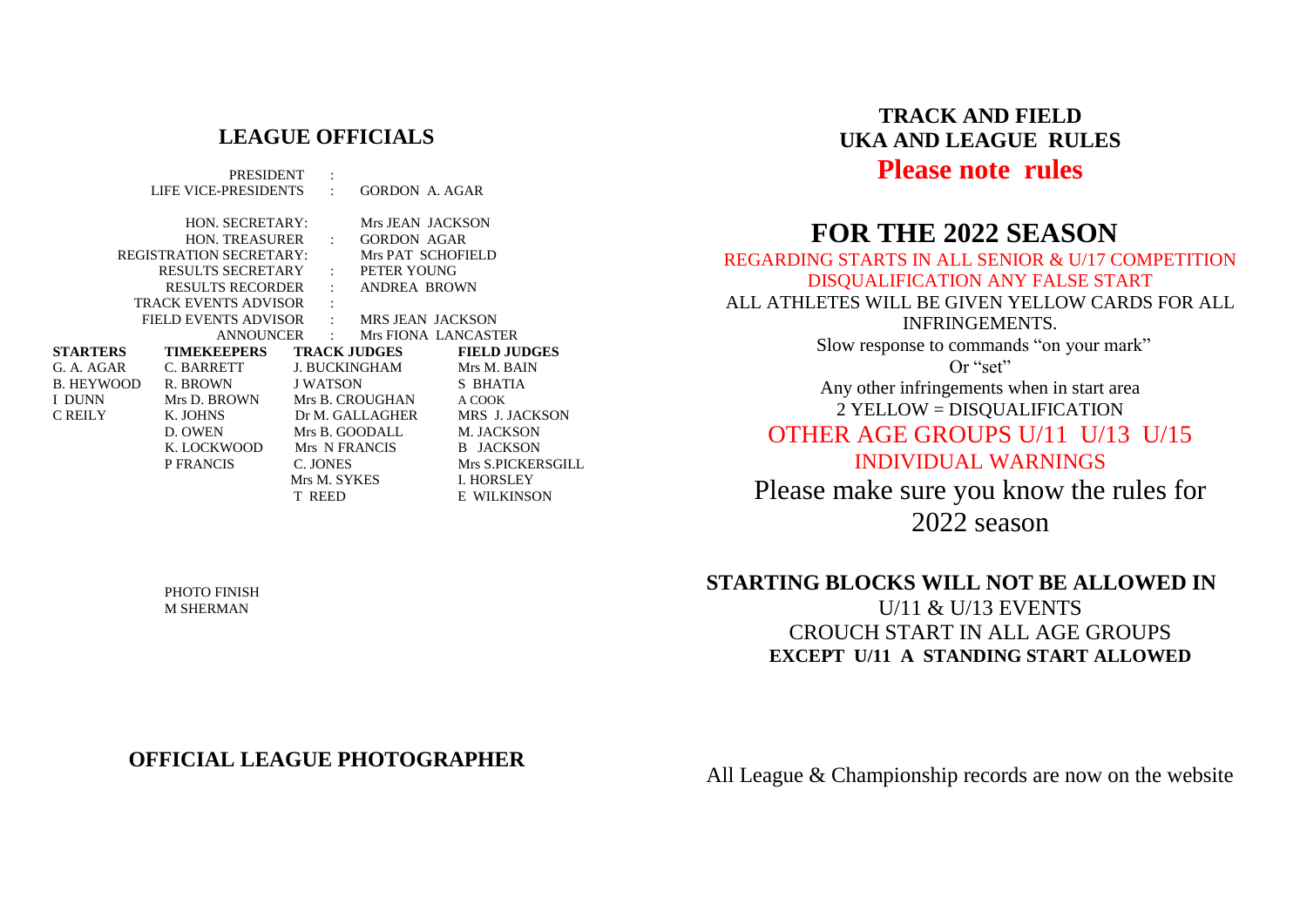# Track & Field Championship Events 2022.

## **(Under UKA and W. Y. T. & F. League Rules)**

#### **MALE**

| U11                           | 75 mt                                                        | 600 mt                        | long jump shot putt                 |                |                                                      |  |  |  |  |
|-------------------------------|--------------------------------------------------------------|-------------------------------|-------------------------------------|----------------|------------------------------------------------------|--|--|--|--|
| U13                           | 80 mt                                                        | 800 mt                        | long jump shot putt                 |                |                                                      |  |  |  |  |
| U15                           | $100 \text{ mt}$                                             | $200$ mt                      | 800 mt* 1500 mt*                    |                |                                                      |  |  |  |  |
| high jump shot putt long jump |                                                              |                               |                                     |                |                                                      |  |  |  |  |
| U17                           | 100 <sub>mt</sub>                                            | $200$ mt                      | 400 mt                              | 800 mt         | 1500 mt                                              |  |  |  |  |
|                               |                                                              | high jump javelin discus      |                                     |                |                                                      |  |  |  |  |
| <b>SENIOR</b>                 | 100 mt 200 mt                                                |                               | 400 mt                              | 800 mt         | 1500 mt                                              |  |  |  |  |
|                               |                                                              |                               | long jump shot putt discus javelin. |                |                                                      |  |  |  |  |
| <b>FEMALE</b>                 |                                                              |                               |                                     |                |                                                      |  |  |  |  |
| U11                           | $75$ mt                                                      | $600$ mt                      | long jump                           | shot putt      |                                                      |  |  |  |  |
| U13                           | 80 mt                                                        | 800 mt                        | high jump                           | discus         |                                                      |  |  |  |  |
| U15                           | 100 mt 200 mt                                                |                               | 800 mt*                             | 1500 mt*       |                                                      |  |  |  |  |
|                               |                                                              | high jump long jump shot putt |                                     |                |                                                      |  |  |  |  |
| U17                           | 100 <sub>mt</sub>                                            | 200 mt 300 mt                 |                                     | 800 mt         | 1500 mt                                              |  |  |  |  |
|                               |                                                              | high jump discus hammer       |                                     |                |                                                      |  |  |  |  |
| <b>SENIOR</b>                 | $100$ mt                                                     | $200$ mt                      | $400$ mt                            | 800 mt 1500 mt |                                                      |  |  |  |  |
|                               | long jump                                                    |                               | shot putt discus hammer             |                |                                                      |  |  |  |  |
|                               | 3 Trials then best 4 have a further 3 trials in field events |                               |                                     |                |                                                      |  |  |  |  |
|                               | * U15 GIRLS AND BOYS MAY NOT COMPETE IN BOTH THE             |                               |                                     |                |                                                      |  |  |  |  |
|                               |                                                              |                               | 800 metre and 1500 metre EVENTS.    |                |                                                      |  |  |  |  |
|                               |                                                              |                               |                                     |                | ALL AGE GROUPS UNDER 17 YEARS ARE LIMITED TO MAXIMUM |  |  |  |  |
| THREE EVENTS ON THE DAY       |                                                              |                               |                                     |                |                                                      |  |  |  |  |
|                               |                                                              |                               | 2 TRACK 1 FIELD OR 2 FIELD 1 TRACK  |                |                                                      |  |  |  |  |
|                               | <b>ENTRIES BY POST TO: West Yorks. Championships</b>         |                               |                                     |                |                                                      |  |  |  |  |
|                               |                                                              |                               | <b>64 WOODLAND HILL</b>             |                |                                                      |  |  |  |  |
|                               |                                                              |                               | WHITKIRK                            |                |                                                      |  |  |  |  |
| LS15 7DE                      |                                                              |                               |                                     |                |                                                      |  |  |  |  |

# **League 2022.**

**Your League number is:**

----------------------------

Please make sure you keep this number for all meetings of the league including champs. If you lose your number the cost of replacement Will be 50p

See back pages for the Championships entry form and programme.

# **DO NOT LET ANYONE ELSE USE YOUR NUMBER, OR USE ANYONE ELSE'S; THIS WILL ONLY LEAD TO DISQUALIFICATION.**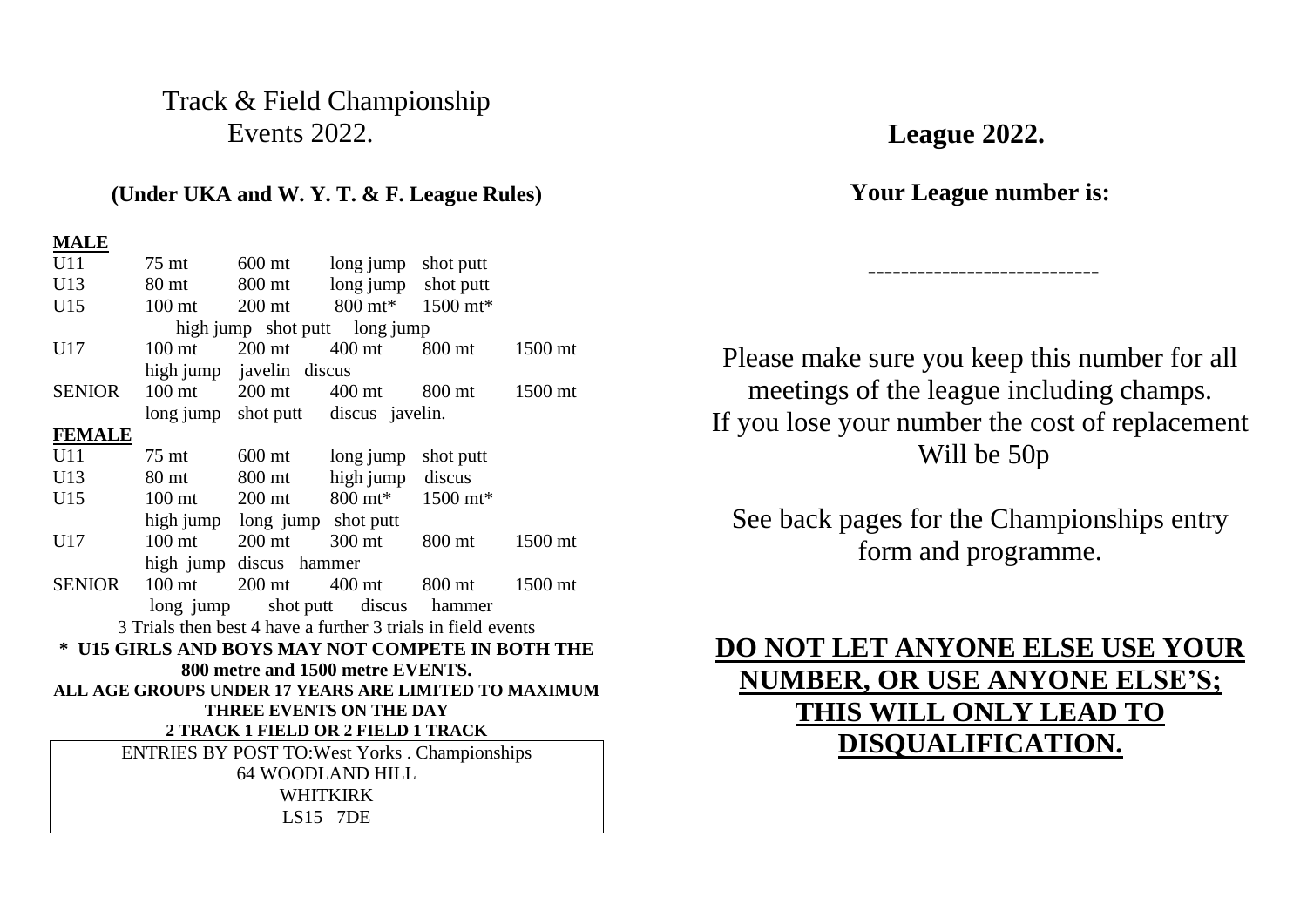**Track & Field League Special Notices**

#### **All meetings are held under U.K. Athletics & W. Y. T. & F. League rules. The League will not tolerate the poaching of athletes. NUMBERS**

The numbers sent to you must be kept for all W. Y. T. & F. League meetings. **DO NOT THROW THEM AWAY**

**Only** officially issued numbers to be worn, **you will not be allowed to compete in home made ones.**

Numbers to be worn as issued do not cut or fold them. **DO NOT** use anyone else's **NUMBER** or allow anyone to use yours.

## **CLOTHING**

Only official club colours to be worn.

## **AGE GROUPS**

You may compete only in your own age group.

All age groups under 17 yrs. cannot compete in more than 3 events at any one meeting – MALE or FEMALE. 2 Track, 1 Field, or 2 Field 1 Track.

# **AGE AS AT 31 ST AUGUST / 1ST SEPTEMBER IN YEAR OF COMPETITION**

## **CHANGE OF DATE OR VENUE**

Whilst every effort is made to keep to the announced programme, occasionally it may be necessary to make alterations. Any changes will be notified to clubs only. Please check with your Track & Field Secretary or representative.

## **CHAMPIONSHIPS**

Entries must be made on the official entry form, take care to complete the form fully and enclose correct fees. Do not enter any event not listed. Enclose a S.A.E. if you require an acknowledgement.

New numbers will be issued on the day of the championships. Only one athlete per form.

**ENTRIES** may be handed to registration secretary, in a sealed envelope at any league meeting.

# **Championship Entry Form SUNDAY 11th September 2022 CLECKHEATON**

## **FIELD 12.00 PM, TRACK 1.00PM**

| Please enter me for the following events: |
|-------------------------------------------|
|                                           |
|                                           |
|                                           |
|                                           |
|                                           |
|                                           |
|                                           |
|                                           |
|                                           |
|                                           |
|                                           |
|                                           |
|                                           |
|                                           |

**CHEQUE/P.O. No**………………………..**FEE ENCLOSED**………… **I declare that I am a registered member of the W.Y.T. & F. League and have competed in at least one of the League meetings in 2022**

**SIGNATURE**…………………………………………………………….

**CHEQUES MADE PAYABLE TO West Yorkshire County Athletics ENTRY FEE £8.00 U11 TO U17 MAY ENTER UP TO 3 EVENTS WILL ONLY BE ALOWED 3 ON THE DAY, SENIORS MAY ENTER ALL ONE FEE. ENTRIES CLOSE 6 TH AUGUST 2022**

> **As per league address NO LATE ENTRIES**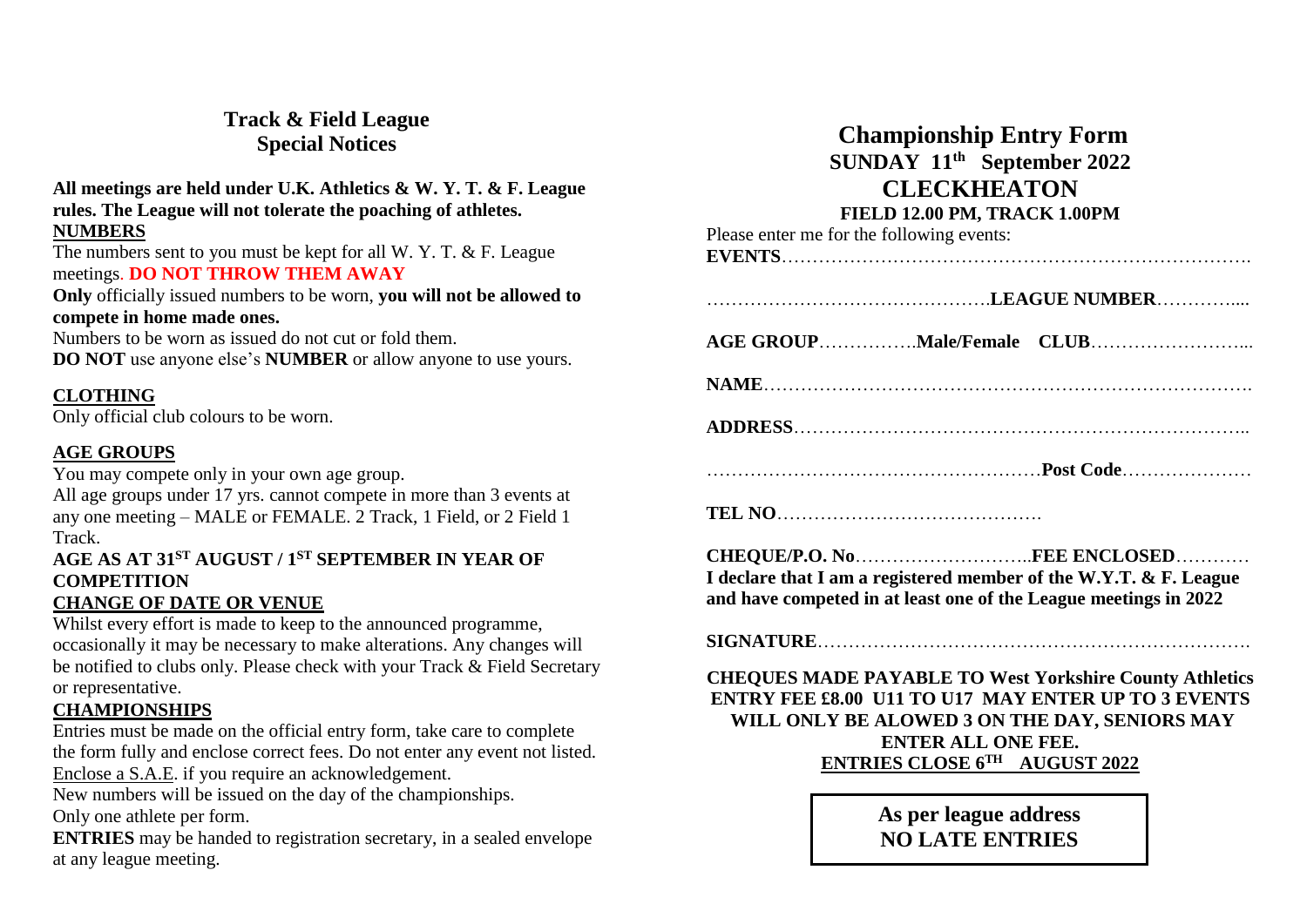## **Track & Field League Track 2022**

|    |                   | <b>CLECKHEATON</b>    |    |                 | <b>SUNDAY 24th APRIL</b> |    |                  | 1.00 PM    |
|----|-------------------|-----------------------|----|-----------------|--------------------------|----|------------------|------------|
| 1  | 80mH              | U <sub>15</sub> Boys  | 12 | 600m            | U11 Boys                 | 23 | 75m              | U11 Girls  |
| 2  | 75mH              | U <sub>15</sub> Girls | 13 | 600m            | U11 Girls                | 24 | 800 <sub>m</sub> | S. Men     |
| 3  | 75mH              | U13 Boys              | 14 | 100m            | U15 Boys                 | 25 | 800 <sub>m</sub> | U17 Men    |
| 4  | 70mH              | U13 Girls             | 15 | 100m            | U15 Girls                | 26 | 800m             | U17 Ladies |
| 5  | 3000m             | $U17$ Men             | 16 | 100m            | U17 Men                  | 27 | 800m             | S. Ladies  |
| 6  | 3000m             | S. Men                | 17 | 100m            | S. Men                   | 28 | 800 <sub>m</sub> | U13 Boys   |
| 7  | 3000m             | S. Ladies             | 18 | 100m            | S. Ladies                | 29 | 800 <sub>m</sub> | U13 Girls  |
| 8  | 3000m             | U17 Ladies            | 19 | 100m            | U17 Ladies               | 30 | 200m             | S. Men     |
| 9  | 1500m             | U15 Boys              | 20 | 80 <sub>m</sub> | U13 Boys                 | 31 | 200 <sub>m</sub> | U17 Men    |
| 10 | 1500 <sub>m</sub> | U <sub>15</sub> Girls | 21 | 80 <sub>m</sub> | U13 Girls                | 32 | 200m             | S. Women   |
| 11 | 300m              | U17 Ladies            | 22 | 75m             | U <sub>11</sub> Boys     |    |                  |            |
|    |                   |                       |    |                 |                          |    |                  |            |

| 6.45 PM            |
|--------------------|
| WEDNESDAY 11TH MAY |

| 1 75m U11 Girls 7 200m U17 Men 13 800m U15 Girls     |
|------------------------------------------------------|
|                                                      |
| 2 80m U13 Boys 8 200m S. Ladies 14 800m U15 Boys     |
| 9 200m U17 Ladies 15 1500m U17 Ladies                |
| 4 600m U11 Boys 10 200m S. Men 16 1500m S. Ladies    |
| 5 200m U15 Girls 11 150m U/13 Girls 17 1500m U17 Men |
| 6 200m U15 Boys 12 150m U/13 Boys 18 1500m S. Men    |
|                                                      |

|  | <b>CLECKHEATON</b> | <b>WEDNESDAY 1ST</b> |  | <b>JUNE</b> |  | 6.45 PM |  |
|--|--------------------|----------------------|--|-------------|--|---------|--|
|  |                    |                      |  |             |  |         |  |

|  | 1 600m U11 Girls 7 100m S. Ladies 13 1500m U17 Ladies |  |  |  |
|--|-------------------------------------------------------|--|--|--|
|  | 2 75m U11 Boys 8 100m U17 Men 14 1500m S. Ladies      |  |  |  |
|  | 3 80m U13 Boys 9 100m S. Men 15 1500m U17 Men         |  |  |  |
|  | 4 100m U15 Girls 10 800m U13 Girls 16 1500m S. Men    |  |  |  |
|  | 5 100m U15 Boys 11 1500m U15 Girls                    |  |  |  |
|  | 6 100m U17 Ladies 12 1500m U15 Boys                   |  |  |  |

|  |                 |  | CLECKHEATON WEDNESDAY $22^{ND}$ JUNE 6.45 PM          |  |             |
|--|-----------------|--|-------------------------------------------------------|--|-------------|
|  |                 |  | 1 800m U13 Boys 7 200m U17 Ladies 13 800m U17 Ladies  |  |             |
|  | 2 80m U13 Girls |  | 8 200m S. Ladies 14 800m S. Ladies                    |  |             |
|  |                 |  | 3 75m U11 Girls 9 200m U17 Men 15 800m U17 Men        |  |             |
|  |                 |  | 4 600m U11 Boys 10 200m S. Men 16                     |  | 800m S. Men |
|  |                 |  | 5 200m U15 Girls 11 800m U15 Girls 17 300m U17 Ladies |  |             |
|  |                 |  | 6 200m U15 Boys 12 800m U15 Boys 18 400m U17 Men      |  |             |

#### **CLECKHEATON SUNDAY 24TH JULY** 1.00pm field

| <b>HAMMER</b>    |                                         | $U/17/20/$ Snr Ladies $U/17/20/S$ nr Men        |  |
|------------------|-----------------------------------------|-------------------------------------------------|--|
| <b>HIGH JUMP</b> |                                         | U/15 Boys U/17 Men Snr Ladies                   |  |
| <b>LONG JUMP</b> |                                         | $U/11$ Boys $U/13$ Boys $U/15$ Girls $U/17$ Men |  |
| <b>SHOT PUTT</b> | U/11 Girls U/15 Boys U/13 Girls Snr Men |                                                 |  |
| <b>DISCUS</b>    | $U/13$ Girls $U/17$ . Men $U/17$ Ladies |                                                 |  |
| <b>JAVELIN</b>   | Snr $&$ U20 Ladies U/17 ladies          |                                                 |  |

#### **ORDER OF FIELD EVENTS DECLARED ON THE DAY 3 TRIALS ONLY**

#### STARTING HEIGHTS FOR HIGH JUMP IN THE LEAGUE ARE

|            | MALE. | <b>FEMALE</b> |       |  |  |
|------------|-------|---------------|-------|--|--|
| II13       | 1.05m | U13           | 1.05m |  |  |
| U15        | 1.10m | U15           | 1.10m |  |  |
| U17        | 1.15m | U17           | 1.15m |  |  |
| <b>Sen</b> | 1.40m | Sen           | 1.20m |  |  |

#### **ALL ATHLETES UNDER 17 – 3 EVENTS ONLY PER FIXTURE**

#### 2 TRACK, 1 FIELD OR 2 FIELD, 1 TRACK

IF YOU DO MORE ALL POINTS SCORED WILL BE DEDUCTED

## **SAFETY NOTICE**

Only Competitors and Officials are allowed on the track and in field area, spectators must keep off at all times.